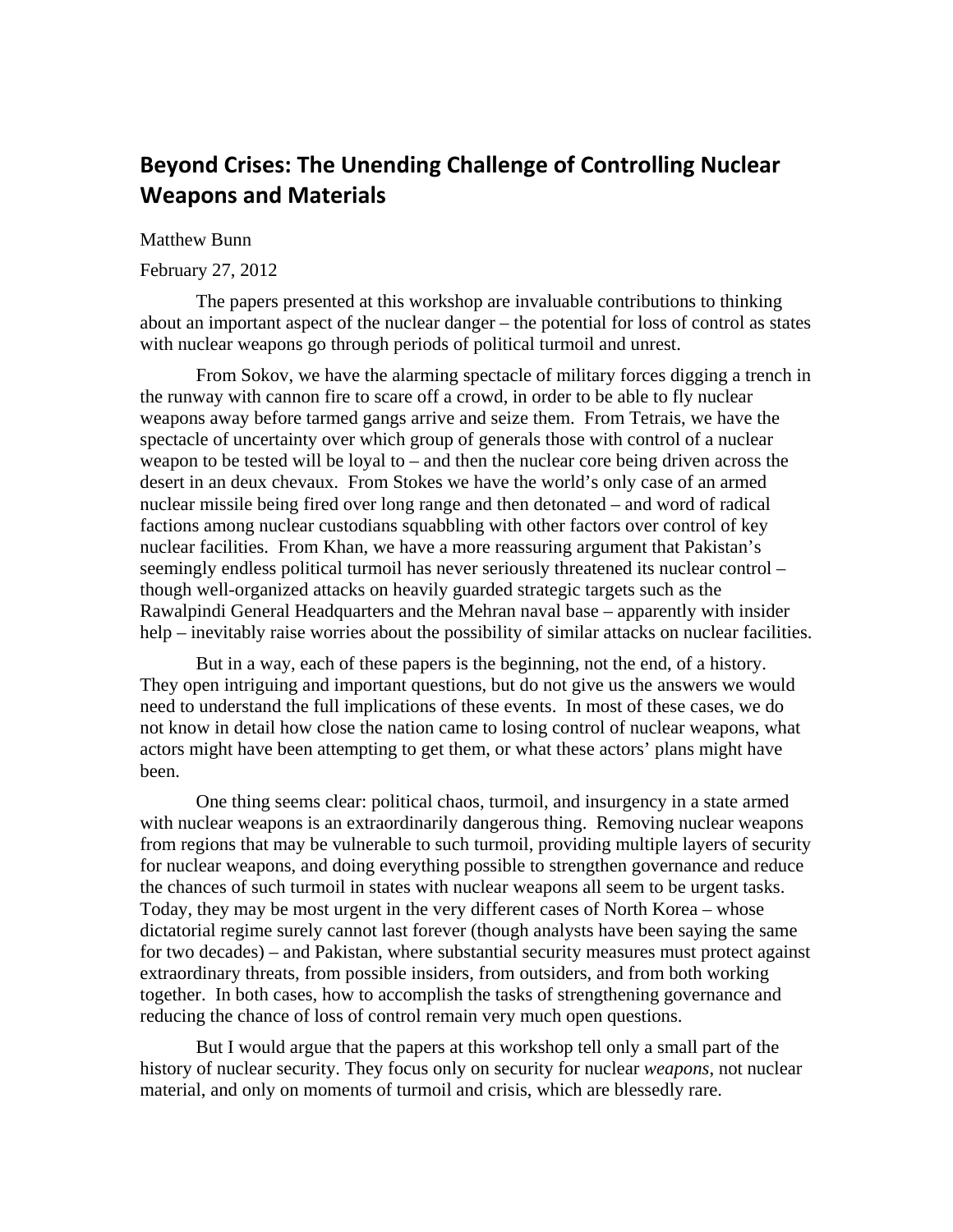The broader story is that securing both nuclear weapons and weapons-usable nuclear material has been a difficult challenge throughout the nuclear age, in normal times and in crisis. Indeed, the nuclear thefts that have genuinely occurred have been of weapons-usable nuclear materials, not nuclear weapons (fortunately), and they have not occurred in the midst of political turmoil. If we want to understand the risks of nuclear theft – the central issue nuclear security measures are designed to address – we need to look beyond the windows we have peered through at this workshop.

# *Real Thefts, Attacks, and Intrusions: Some Cases*

 $\overline{a}$ 

Theft of highly enriched uranium and plutonium, the essential ingredients of nuclear weapons, is not a hypothetical worry – it is an ongoing reality. The IAEA has documented some 18 cases of theft or loss of plutonium or highly enriched uranium (HEU) from 1993-2007 that were confirmed by the states concerned. See Table  $1<sup>1</sup>$ (These cases involving real weapons-usable nuclear material are only one small part of the broader phenomenon of illicit trafficking of nuclear and radioactive materials; the IAEA has reported hundreds of cases involving other materials.) Three of these cases (New Jersey in 2005, Fukui, Japan in 2005, and Hennigsdorf, Germany in 2006) involve inadvertent loss, leaving 15 involving cases of intentional theft and smuggling. Of those, five involve less than a gram of material, and are included here only because of the possibility that these are samples of larger stocks available to the smugglers – as smugglers often claim is the case.

Unfortunately, after 2008, the IAEA stopped issuing public updates of this list of HEU and plutonium incidents. This does not mean, however, that incidents stopped occurring. The Georgian government has confirmed that in March 2010, Georgian agents seized approximately 18 grams of HEU just below 90% enrichment from smugglers who crossed into Georgia from Armenia. The smugglers reportedly claimed that more was available.<sup>2</sup> In June 2011, authorities in Moldova arrested six people who reportedly had 4.4 grams of weapon-grade HEU. The smugglers claimed to have access to nine kilograms of HEU, which they were willing to sell for \$31 million. Moldovan officials report that "members of the ring, who have not yet been detained, have one kilogram of uranium." This case appears to involve a real buyer – still at large – and the possibility that there are kilograms of weapon-grade HEU in the smugglers' hands, making it potentially the most serious case in years.<sup>3</sup>

<sup>&</sup>lt;sup>1</sup> International Atomic Energy Agency, *IAEA Illicit Trafficking Database Fact Sheet* (Vienna: IAEA, 2008); http://www.iaea.org/newscenter/features/radsources/pdf/fact\_figures2007.pdf. As of early 2012, this was the last of the annual editions of this fact sheet that included a table detailing the HEU and plutonium incidents.

<sup>2</sup> See, for example, Desmond Butler, "Georgia Details Nuclear Smuggling," *Associated Press,* 7 November 2010, and Julian Borger, "Nuclear Bomb Material Found for Sale on Georgia Black Market," *Guardian,* 7 November 2010. Georgian President Mikhail Saakhashvili publicly confirmed the seizure had taken place on the margins of the nuclear security summit in April 2010. See Julian Borger, "Nuclear Summit Told How Georgia 'Foiled Plot to Sell Weapons-Grade Uranium'," *The Guardian*, 13 April, 2010; http://www.guardian.co.uk/world/2010/apr/13/nuclear-summit-georgia-uranium-plot. 3

Committee on Foreign Relations U.S. Senate, *Enhancing Non-Proliferation Partnerships in the Black Sea Region: A Minority Staff Report* (Washington, D.C.: Government Printing Office, 2011); http://wid.ap.org/documents/np-minority-report.pdf.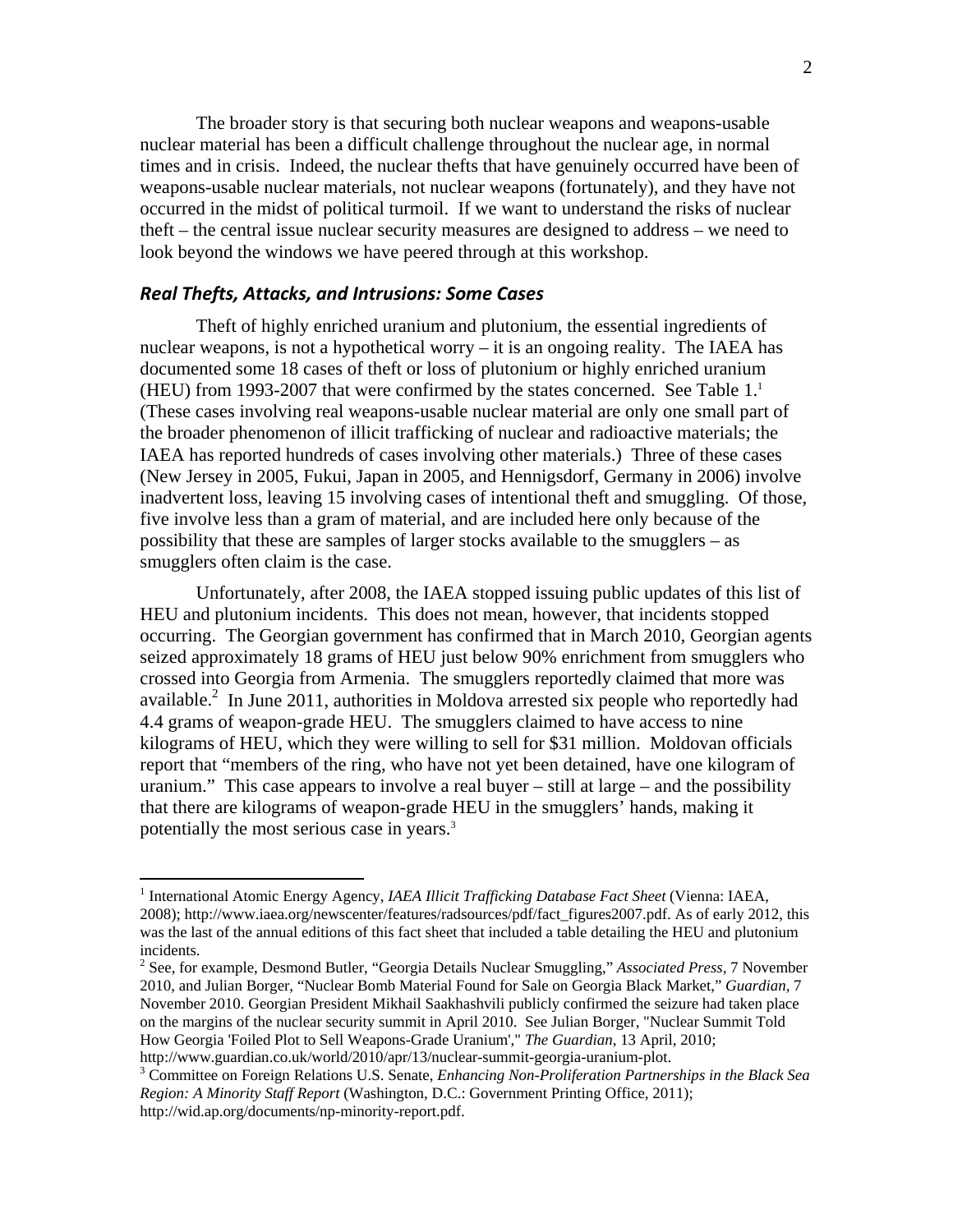| Table 1: HEU and Plutonium Incidents Confirmed to the ITDB, 1993-2007 |                                           |                                    |                                                                                                                                                         |
|-----------------------------------------------------------------------|-------------------------------------------|------------------------------------|---------------------------------------------------------------------------------------------------------------------------------------------------------|
| <b>Date</b>                                                           | Location                                  | <b>Material</b><br><b>Involved</b> | <b>Incident Description</b>                                                                                                                             |
| 5/24/1993                                                             | Vilnius,<br>Lithuania                     | HEU/150 g                          | 4.4 t of beryllium including 140 kg contaminated with HEU were<br>discovered in the storage area of a bank.                                             |
| $3/?\frac{1994}{ }$                                                   | St.Petersburg,<br>Russian<br>Federation   | HEU/2.972 kg                       | An individual was arrested in possession of HEU, which he had previously<br>stolen from a nuclear facility. The material was intended for illegal sale. |
| 5/10/1994                                                             | Tengen-<br>Wiechs,<br>Germany             | Pu/ $6.2$ g                        | Plutonium was detected in a building during a police search.                                                                                            |
| 6/13/1994                                                             | Landshut,<br>Germany                      | HEU/ 0.795 g                       | A group of individuals was arrested in illegal possession of HEU.                                                                                       |
| 7/25/1994                                                             | Munich,<br>Germany                        | Pu/ $0.24$ g                       | A small sample of PuO2-UO2 mixture was confiscated in an incident<br>related to a larger seizure at Munich Airport on 1994-08-10.                       |
| 8/10/1994                                                             | Munich<br>Airport,<br>Germany             | Pu/ 363.4 g                        | PuO2-UO2 mixture was seized at Munich airport.                                                                                                          |
| 12/14/1994                                                            | Prague, Czech<br>Republic                 | HEU/2.73 kg                        | HEU was seized by police in Prague. The material was intended for illegal<br>sale.                                                                      |
| $6/?\frac{1995}{ }$                                                   | Moscow,<br>Russian<br>Federation          | HEU/1.7 kg                         | An individual was arrested in possession of HEU, which he had previously<br>stolen from a nuclear facility. The material was intended for illegal sale. |
| 6/6/1995                                                              | Prague, Czech<br>Republic                 | HEU/0.415 g                        | An HEU sample was seized by police in Prague.                                                                                                           |
| 6/8/1995                                                              | Ceske<br>Budejovice,<br>Czech<br>Republic | HEU/16.9 g                         | An HEU sample was seized by police in Ceske Budejovice.                                                                                                 |
| 5/29/1999                                                             | Rousse,<br>Bulgaria                       | HEU/ $10 g$                        | Customs officials arrested a man trying to smuggle HEU at the Rousse<br>customs border check point.                                                     |
| 12/?/2000                                                             | Karlsruhe,<br>Germany                     | Pu/ $0.001$ g                      | Mixed radioactive materials including a minute quantity of plutonium<br>were stolen from the former pilot reprocessing plant.                           |
| 7/16/2001                                                             | Paris, France                             | HEU/ $0.5$ g                       | Three individuals trafficking in HEU were arrested in Paris. The<br>perpetrators were seeking buyers for the material.                                  |
| 6/26/2003                                                             | Sadahlo,<br>Georgia                       | HEU/ $\sim$ 170 g                  | An individual was arrested in possession of HEU upon attempt to illegally<br>transport the material across the border.                                  |
| $3/2/2005$ to<br>$4/?\!2005$                                          | New Jersey,<br><b>USA</b>                 | HEU/3.3 g                          | A package containing 3.3 g of HEU was inadvertently disposed of.                                                                                        |
| 6/24/2005                                                             | Fukui, Japan                              | HEU/0.0017g                        | A neutron flux detector was reported lost at an NPP.                                                                                                    |
| 2/1/2006                                                              | Tbilisi,<br>Georgia                       | HEU/79.5 g                         | A group of individuals was arrested trying to illegally sell HEU.                                                                                       |
| 3/30/2006                                                             | Hennigsdorf,<br>Germany                   | HEU/ 47.5 g                        | Authorities discovered trace amounts of HEU on a piece of tube found<br>amidst scrap metal entering a steel mill.                                       |

In addition to these cases confirmed to the IAEA, there is strong evidence that a number of additional thefts have occurred – including confessions and convictions for some of the perpetrators – which the states concerned have not confirmed to the IAEA. Inparticular, there was a well-documented theft of 1.5 kilograms of 90% enriched HEU in 1992 (described in detail below), and two thefts from Russian naval facilities in 1993 which are not included in the IAEA database. Thus there appear to be approximately 20 well-documented cases of actual theft and smuggling of plutonium or HEU in the public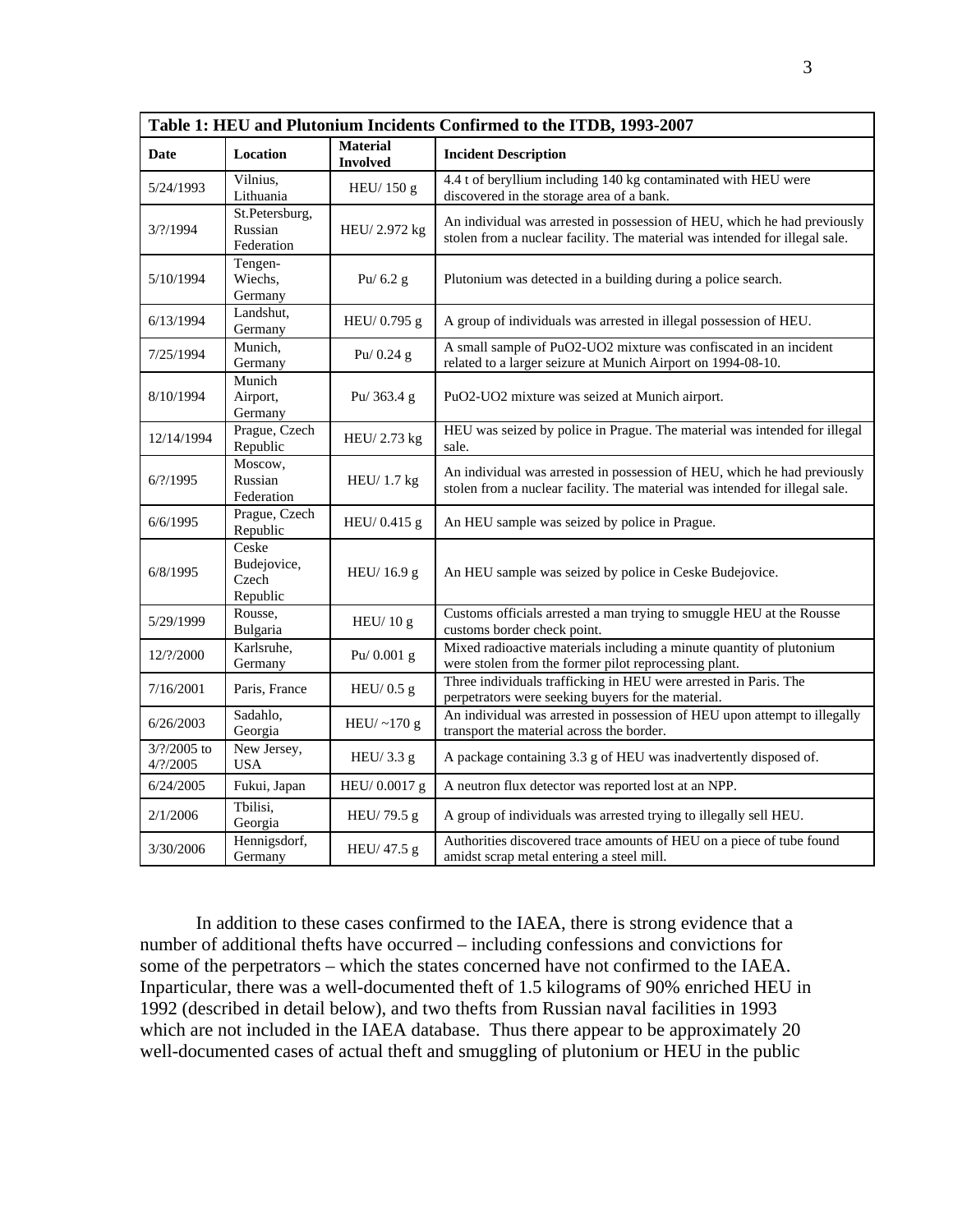record.<sup>4</sup> At the classified level, the U.S. government regards a significant number of additional cases as confirmed.

To these cases of actual theft and smuggling of plutonium and HEU must be added a substantial number of attempts, attacks, and intrusions that have taken place over the years. These include, among others, the still-unexplained apparent loss of hundreds of kilograms of HEU at the Nuclear Materials and Equipment Corporation (NUMEC) in the mid-1960s (which the balance of evidence suggests was a theft by senior facility officials on behalf of Israel);<sup>5</sup> a 1982 incident in which an insider at the Koeberg nuclear power plant in South Africa planted and detonated explosives on the steel pressure vessel (before fuel had been loaded, intended only to raise alarm, not to spread radioactivity);6 incidents in 2001 in which terrorist teams carried out reconnaissance at Russian nuclear weapons storage sites, and apparently also on nuclear weapon transport trains;<sup>7</sup> a 2007 intrusion in South Africa in which two teams of armed men attacked the Pelindaba site, where hundreds of kilograms of HEU are stored (with one of the teams penetrating a 10,000 volt security fence, disabling intrusion detectors, going to the emergency control center and shooting a worker there after a struggle, and departing without ever being engaged by site security forces).<sup>8</sup>

In short, the threats are out there. In a world that includes terrorists with global reach, effective nuclear security and accounting measures are needed wherever nuclear weapons, plutonium, or HEU exist. All countries with such stockpiles on their soil should ensure that they are *at least* protected against a modest group of well-armed, welltrained outsiders, a well-placed insider, and both outsiders and an insider working together, using a broad range of tactics. Countries that face more substantial adversary threats – Pakistan being an obvious example – need to provide even higher levels of protection.<sup>9</sup>

Unfortunately, in many countries around the world, the security measures in place today are demonstrably not sufficient to protect against the kinds of threats terrorists and

<sup>4</sup> "Illicit Trafficking in Radioactive Materials," *Nuclear Black Markets: Pakistan, A.Q. Khan and the Rise of Proliferation Networks: A Net Assessment* (London: International Institute for Strategic Studies, 2007).

 $<sup>5</sup>$  For a useful recent account, see Victor Gilinsky and Roger J. Mattson, "Revisiting the NUMEC Affair,"</sup> *Bulletin of the Atomic Scientists, Vol. 66, No. 2 (March 2010), pp. 61-75* 

For a detailed account, based on interviews with the perpetrator, see David Beresford, *Truth is a Strange Fruit: A Personal Journey Through the Apartheid War (Auckland Park, South Africa: Jacana Media, 2010),* pp. 102-107. I am grateful to Tom Bielefeld for providing this reference. 7

The incidents involving storage sites were confirmed by Col-Gen. Igor Valynkin, then commander of the  $12<sup>th</sup>$  Main Directorate of the Ministry of Defense (the  $12<sup>th</sup>$  GUMO) which guards and manages Russia's nuclear weapons; the incidents involving the transport trains were reported by the Russian state newspaper. See Pavel Koryashkin, "Russian Nuclear Ammunition Depots Well Protected – Official," *ITAR-TASS*, 25 October, 2001; "Russia: Terror Groups Scoped Nuke Site," *Associated Press*, 25 October, 2001; Vladimir Bogdanov, "Propusk K Beogolovkam Nashli U Terrorista ((A pass to warheads found on a terrorist))," *Rossiskaya Gazeta*, November 1, 2002. 8

For a summary and relevant sources, see Matthew Bunn, *Securing the Bomb 2008* (Cambridge, MA Project on Managing the Atom, Harvard University, and Nuclear Threat Initiative 2008); http://www.nti.org/securingthebomb.

 $9\degree$  For a more extended argument for such a global baseline design basis threat, see Matthew Bunn and Evgeniy P Maslin, "All Stocks of Weapons-Usable Nuclear Materials Worldwide Must Be Protected against Global Terrorist Threats," *Journal of Nuclear Materials Management*, Vol. 39, No. 2 (Winter 2011).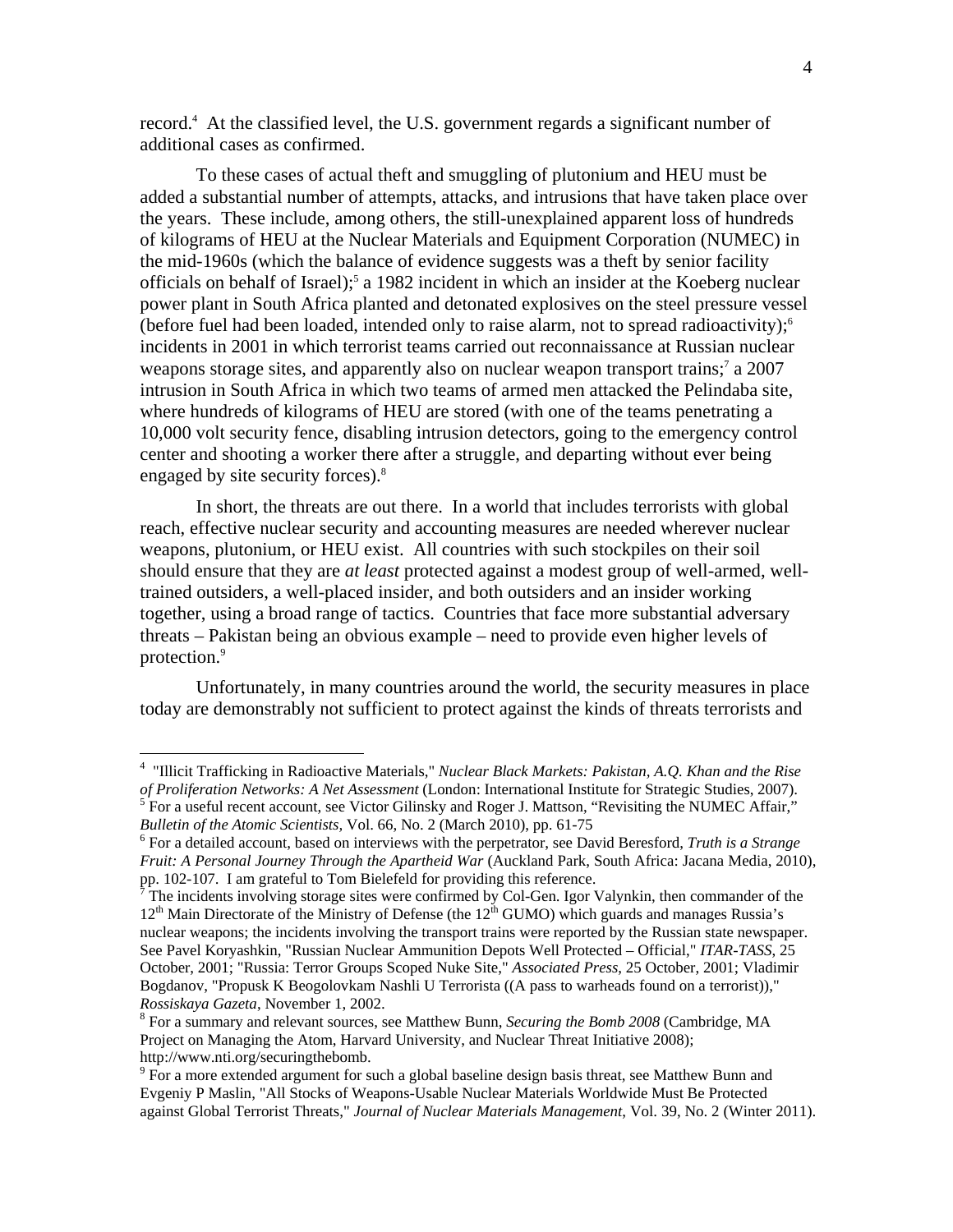thieves have already shown they can pose. As just one example, a U.S. team visiting a foreign site with a Category I quantity of HEU in the period 2005-2010 found that there were no fences around the perimeter, no sensors to detect intrusions, no video surveillance systems to help guards assess the cause of alarms generated by sensors, and no vehicle barriers.<sup>10</sup> (It is a reasonable bet that this facility also did not have an on-site armed response team to protect it from armed attackers.) The U.S. team recommended that all of these basic security measures be put in place, which the country agreed to do. But when a team of congressional auditors visited in 2010-2011, some of the improvements were still underway. The fact that such glaring weaknesses still existed at a site with Category I materials years after the 9/11 attacks speaks volumes about the urgent work still ahead to plug nuclear security weak points around the world. Indeed, I would argue that every country with nuclear weapons or weapons-usable nuclear materials – including the United States – has more to do to ensure that these items are effectively protected.

#### *Punctuating Complacent Equilibrium: The U.S. Case*

If political turmoil is not the most important driver of nuclear security problems, what is? In a word, complacency – the belief that nuclear terrorism is not a serious threat, and that whatever security measures are in place today are already sufficient. The history of nuclear security is a story of punctuated equilibrium, with long stretches of complacency and little change punctuated by moments when something – typically a major incident of some kind – made it possible to move the system to a higher-security state, from which it would then begin to drift slowly into complacency again. The results of incidents and other events are mediated by the different political cultures and institutions in different countries, so that one country might react to an incident by establishing substantial new security rules, while another might react by participants in the system offering explanations as to why it could never happen again.

For a brief picture of this kind of punctuated equilibrium, consider the nuclear security history of the United States, which today probably has more stringent nuclear security rules and higher nuclear security expenditures than any other nation on earth. (The Department of Energy alone now spends some \$1.8 billion a year on security, most of which goes to secure the nuclear weapons and weapons-usable materials it controls.<sup>11</sup>)

From the beginning, the U.S. nuclear weapons program had substantial layers of security. But also from the beginning, there were serious weaknesses – highlighted by events such as the loss of nuclear weapon design information to the Soviet Union, and driving the plutonium pit for the Trinity test across the desert in an ordinary four-door Packard.

1

<sup>10</sup> U.S. Congress, Government Accountability Office, *Nuclear Nonproliferation: U.S. Agencies Have Limited Ability to Account for, Monitor, and Evaluate the Security of U.S. Nuclear Material Overseas,*  GAO-11-920 (Washington, D.C.: GAO, September 2011), p.23. When Congressional investigators visited the site in 2010-2011, they observed that the facility now had an armed guard; that a 12-foot perimeter fence was under construction; that a fence with motion detectors was being built around the entire facility; new access control measures had been put in place; and the central alarm station had been hardened. They were told that remote monitoring systems had been installed in key areas in response to the U.S. recommendation.

 $11$  FY2013 budget justifications Ref TK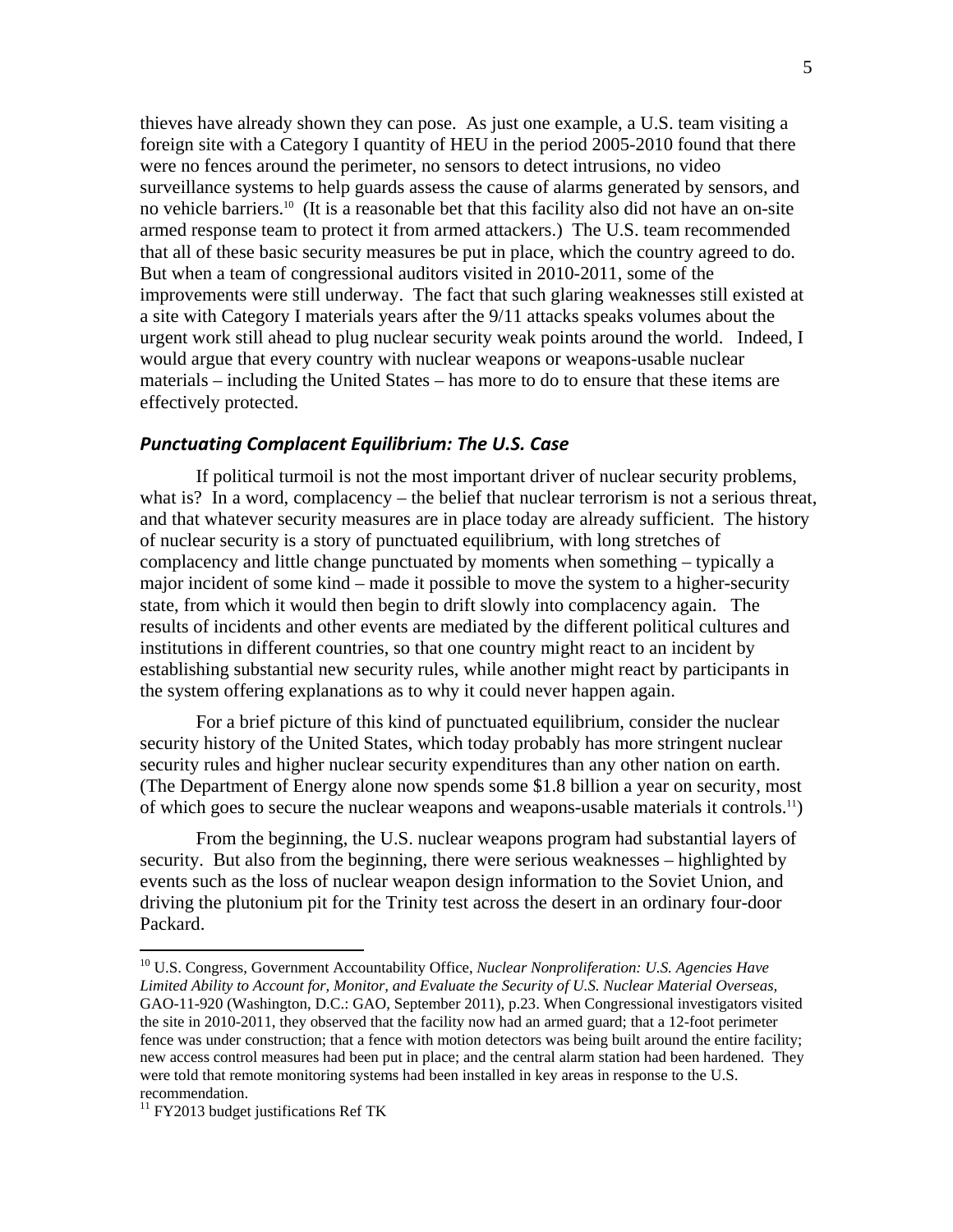The first major puncture in the complacent equilibrium surrounding security for nuclear weapons was the 1960 visit to bases in Europe where U.S. nuclear weapons were stored by a team from the Joint Committee on Atomic Energy (JCAE). They appalled by the limited measures in place to prevent seizure or unauthorized use of a U.S. nuclear weapon. At one base, for example, the team saw aircraft armed with fully operational U.S. nuclear weapons, ready to take off at a moment's notice, with foreign pilots. "The only evidence of U.S. control was a lonely 18-year-old sentry armed with a carbine and standing on the tarmac."<sup>12</sup> This led to the decision to develop and install the first primitive permissive action links (PALs) on U.S. nuclear weapons in Europe.

The situation with respect to weapons-usable nuclear materials was much worse. In the 1950s and 1960s, the Atomic Energy Commission (AEC) literally imposed *no rules at all* concerning how private companies with weapons-usable nuclear material had to secure such stocks, believing that because the material was valuable, companies would protect it adequately themselves.<sup>13</sup> Various authors pointed out that the consequences to society of theft of enough nuclear material for a bomb were far greater than the financial value of the material, but logic was not sufficient to overcome complacency. Official government reports include photographs of items such as canisters containing 48 kilograms of HEU sitting on a dolly unguarded at an airport, waiting for a flight, or the exterior wall of a building that served as the principal barrier to accessing HEU that was so thin it could be cut open with tin snips.<sup>14</sup> The privately-owned plutonium reprocessing plant at West Valley had many bombs' worth of separated plutonium on site, with only one guard during the day – and none at night.<sup>15</sup> Nuclear material accounting was in its infancy and terribly inaccurate, and really tamper-resistant seals were not in use.

It was conditions such as these that existed at the Nuclear Materials and Equipment Corporation (NUMEC) in Apollo, Pennsylvania in the 1960s, when the poor accounting records that existed seemed to suggest that hundreds of kilograms of HEU were missing. I doubt we will ever know for sure, but the balance of evidence suggests that senior management of the facility stole a large amount of HEU and provided it to

<sup>&</sup>lt;sup>12</sup> Peter Stein and Peter Feaver, *Assuring Control Over Nuclear Weapons: The Evolution of Permissive Action Links,* CSIA Occasional Paper 2 (Cambridge, MA: Center for Science and International Affairs, Harvard University), pp. 30-31. For a description of the JCAE's role in PALs in general, see Stephen I. Schwartz, "The JCAE and the Development of the Permissive Action Link," in Stephen I. Schwartz, ed., *Atomic Audit: The Costs and Consequences of U.S. Nuclear Weapons Since 1940* (Washington, DC: Brookings, 1998), pp. 514-515. See also Donald Cotter, "Peacetime Operations," Ashton B. Carter, John D. Steinbruner, and Charles A. Zraket, eds., *Managing Nuclear Operations* (Washington, DC: Brookings, 1987).

<sup>&</sup>lt;sup>13</sup> William J. Desmond, Neil R. Zack, and James W. Tape, "The First Fifty Years: A Review of the Department of Energy Domestic Safeguards and Security Program," *Journal of Nuclear Materials Management*, Vol. 26, No. 2 (Spring 1998). The authors point out that the policy was that "SNM [special nuclear material] need be controlled only because of its intrinsic value…there were *no requirements* for nuclear material control or physical security for privately owned SNM." (emphasis added).

<sup>&</sup>lt;sup>14</sup> The first of these is in U.S. Congress, General Accounting Office, *Protecting Special Nuclear Material in Transit: Improvements Made and Existing Problems* (Washington, DC: GAO, April 12, 1974, available as of October 26, 2004 at http://archive.gao.gov/f0302/095909.pdf), p. 19; the second is in U.S. Congress, General Accounting Office, *Improvements Needed in the Program for the Protection of Special Nuclear Material* (Washington, DC: GAO, November 7, 1973), p. 18.<br><sup>15</sup> See, for example, the discussion in John McPhee, *The Curve of Binding Energy: A Journey into the* 

*Awesome and Alarming World of Theodore B. Taylor* (New York, NY: Farrar, Strauss, & Giroux, 1974).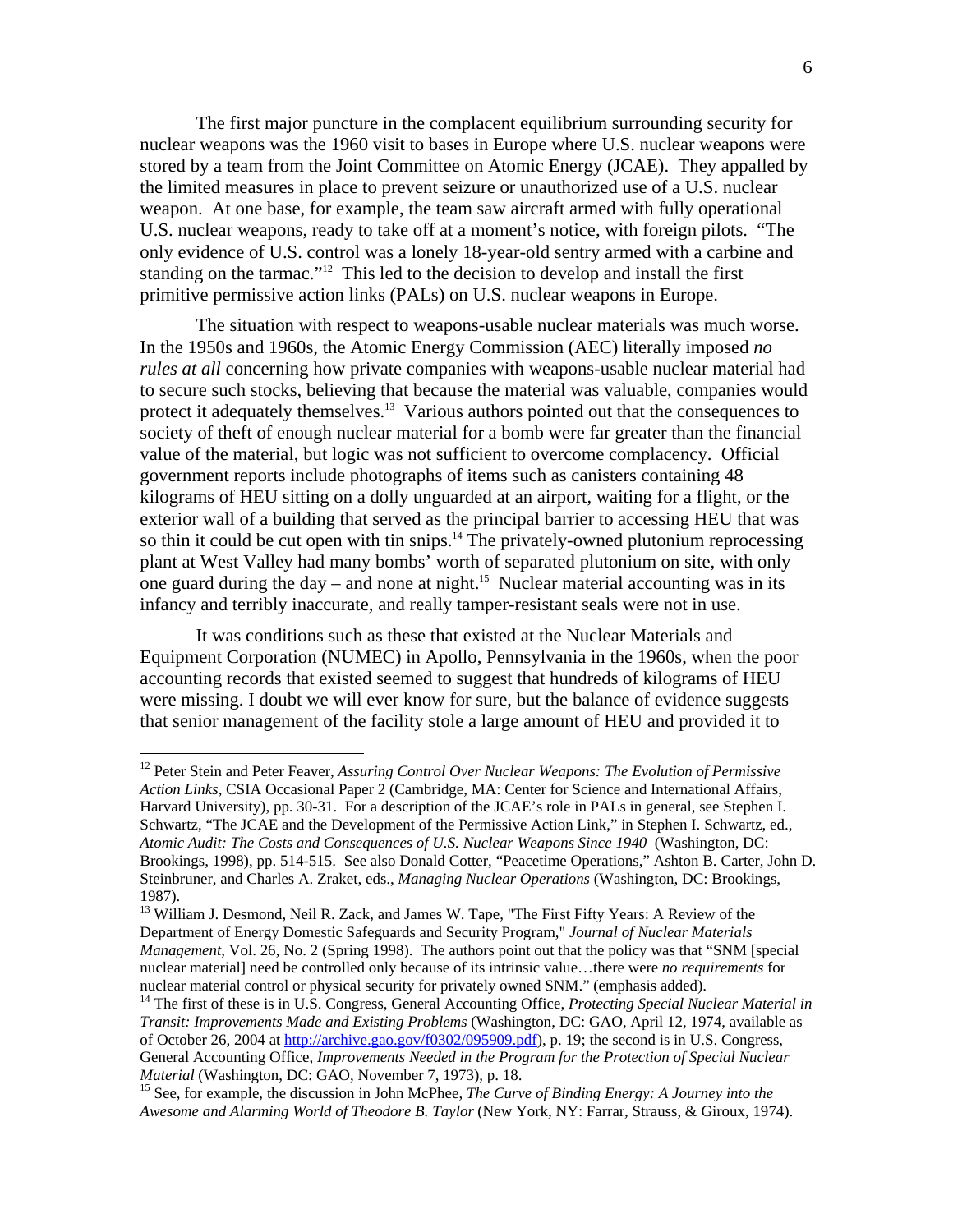Israel.<sup>16</sup> (This reminds us that insider protection programs must include the senior leaders of a site among those they are designed to protect against.) Later in 1965, there was another large incident of HEU material unaccounted for (MUF) at the Nuclear Fuel Services (NFS) plant in Irwin, Tennessee  $17 - a$  plant that continued to have problems with MUFs larger than the statistical limits permitted for decades thereafter.

The NUMEC and NFS episodes were another puncture for the complacent equilibrium. The AEC tightened material accounting rules, and designated Los Alamos as the lead laboratory to develop technology for non-destructive assay and other means of nuclear material accounting. (Ironically, the development of many of the technologies used for international safeguards around the world today was initiated in response to concern about a possible theft in one unsafeguarded nuclear program on behalf of another unsafeguarded nuclear program.) The AEC tasked an advisory group to review its safeguards program, and in 1967 the group recommended drastic improvements in security and accounting, warning – I believe for the first time ever in a U.S. government report – that terrorists might be able to get weapons-usable nuclear material and make a crude nuclear bomb.<sup>18</sup> Advocates within the AEC, notably Theodore B. Taylor, were pushing for action to improve nuclear security, and warning of a possible nuclear terrorist threat.<sup>19</sup> By 1970, the AEC finally issued requirements for private companies with weapons-usable nuclear material to provide some protection for it – though these initial regulations were quite weak.

The next puncture in the equilibrium came quickly: the Munich Olympics. Suddenly, the idea that a large, well-armed and well-trained team could strike in the heart of a modern developed country was not a hypothetical worry but a stark reality. Congress held hearings that publicly chastised weak AEC security requirements, and the GAO conducted a damning investigation. In 1973, the AEC imposed new nuclear security requirements, and designated Sandia as the lead lab to develop and evaluate physical protection technologies. The Sandia experts began taking a systems engineering approach to security, carefully examining each pathway adversaries might use to get to a nuclear weapon and how it might be blocked, and found many gaping vulnerabilities in the security systems that existed at the time. As one of the grand old men of U.S.

1

<sup>16</sup> Victor Gilinsky and Robert J. Mattson, "Revisiting the Numec Affair," *Bulletin of the Atomic Scientists* Vol. 66, No. 2 (2010), pp. 61-75.

<sup>&</sup>lt;sup>17</sup> Mentioned by Desmond, Zack, and Tape, "The First 50 Years," op. cit.

<sup>&</sup>lt;sup>18</sup> See Desmond, Zack, and Tape, "The First 50 Years," op. cit. The result of the review was published in March 1967 as Ralph F. Lumb, et al., *Report of the Advisory Panel on Safeguarding Special Nuclear Materials* (Washington, DC: Atomic Energy Commission, 1967). One interesting aspect of this report was that it was written *before* the rise of the modern era of international terrorism, beginning after the 1967 Arab-Israeli war. The concern was probably provoked in part by the experience of the sophistication of Vietnamese guerillas in attacking U.S. bases and troops; it also came soon after NUMEC and just as the Nth-country experiment was showing that 2-3 people with no prior knowledge beyond physics could design a credible implosion-type bomb.

<sup>&</sup>lt;sup>19</sup> Taylor first raised his concerns in public, unclassified form in 1968, but the paper was little noticed. See See Theodore B. Taylor, *Preliminary Survey of Non-National Nuclear Threats* (Stanford, CA: Stanford Research Institute, 1968). Later, Taylor publicized his concerns in interviews with a journalist, which first appeared as a series of articles in *The New Yorker,* and later in book form in McPhee, *The Curve of Binding Energy*.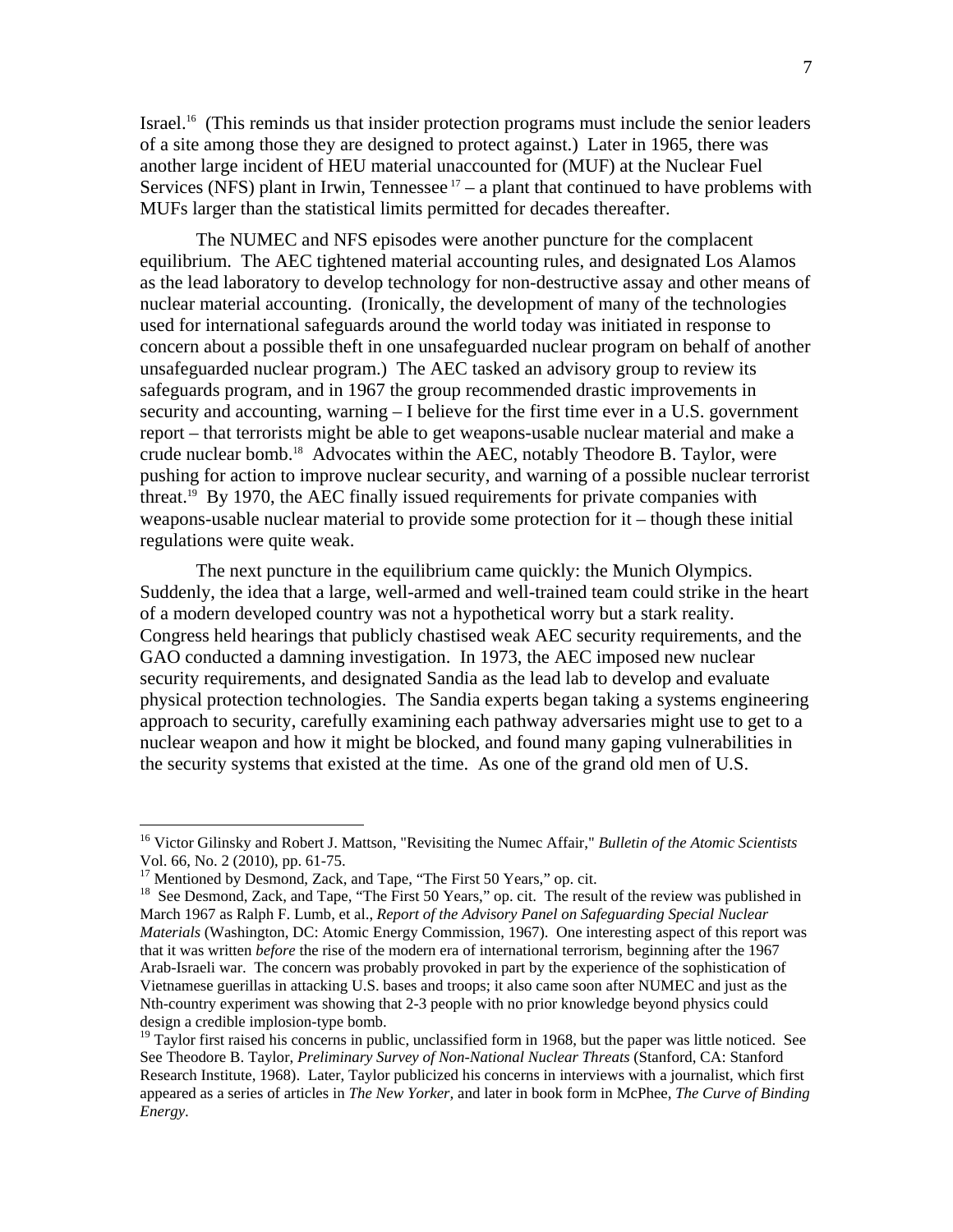physical protection put it to me: "before 1973, the only reason we never lost a nuclear weapon is that no one ever tried to take one."20

Throughout the 1970s, new challenges never let the system return to a complacent equilibrium. Growing public distrust of government and corporate assurances in general, and nuclear energy in particular; the debate over a plutonium economy, with the expectation that scores and eventually hundreds of plutonium-fueled reactors would soon be built, with tens of thousands of people projected to have direct access to separated plutonium; the Indian nuclear test in 1974; the continuation of international terrorist attacks (along with attacks and nuclear hoaxes within the United States); and a stream of investigations and analyses highlighting the dangers of plutonium and HEU and the possibility of nuclear terrorism combined to produce continuing public and government alarm. Indeed, provisions of the Energy Reorganization Act of 1974, which split the Atomic Energy Commission, made it clear that Congress expected the new Nuclear Regulatory Commission (NRC) to take on the security issue immediately. By the end of the 1970s, the new Department of Energy (DOE) and the NRC had both, for the first time, established rules requiring that facilities have security measures in place able to provide protection against a specified "design basis threat" (DBT), and had begun performance tests including force-on-force exercises to test how well security systems worked in practice, ushering in the modern era of nuclear security.

With the Three Mile Island accident in 1979, followed by Chernobyl in 1986 – and with the Cold War heating up – public attention turned to nuclear safety and nuclear war in the 1980s, and there was little public discussion of the danger of nuclear terrorism. Nevertheless, intensive Congressional investigations of DOE security lapses (led by Rep. John Dingell); security tests in which security systems failed to protect against plausible adversary threats; and concern over truck bombs following the bombing of the Marine barracks in Lebanon in 1983 combined to drive further improvements in nuclear security. In 1985, then-Secretary of Energy Herrington formed a "Special Project Team" to carry out a fast-paced review of security at all DOE facilities. The team found a wide range of vulnerabilities and made 94 recommendations for action. Over the next few years, DOE spent an estimated \$1.5 billion upgrading physical security to implement these recommendations, in an effort known as "Project Cerberus," after the mythical guardian of the gates of hell.<sup>21</sup> Yet within a few years, complacency had crept back: security budgets began to fall again, and DOE security managers warned that if immediate actions were not taken, nuclear weapons and materials could not be adequately secured.<sup>22</sup>

<sup>20</sup> Interview with J.D. Williams, September 2002.

<sup>21</sup> See Committee on Energy and Commerce, *Nuclear Weapons Facilities: Adequacy of Safeguards and Security at Department of Energy Nuclear Weapons Production Facilities*, U.S. Congress, House of Representatives, 99th Congress, 2nd Session, March 6 1986; *Nuclear Weapons Facilities: Adequacy of Safeguards and Security at Department of Energy Nuclear Weapons Production Facilities*, pp. 39-54; National Research Council, *Material Control and Accounting in the Department of Energy's Nuclear Fuel Complex* (Washington, DC: National Academy Press, 1989), pp. 30-31; John B. Roberts, II, "Nuclear Secrets and the Culture Wars," *American Spectator* Vol. 32, No. 5 (May, 1999), pp. 34-39, 76. <sup>22</sup> By 1991, for example, DOE's annual report to the President on safeguards and security in the DOE

complex was warning that "significant improvements must be made immediately"; by 1996, the annual report was warning of "severe budget reductions… which have undermined protection of special nuclear material." Both reports are quoted in the depressing appendix listing reviews of DOE security in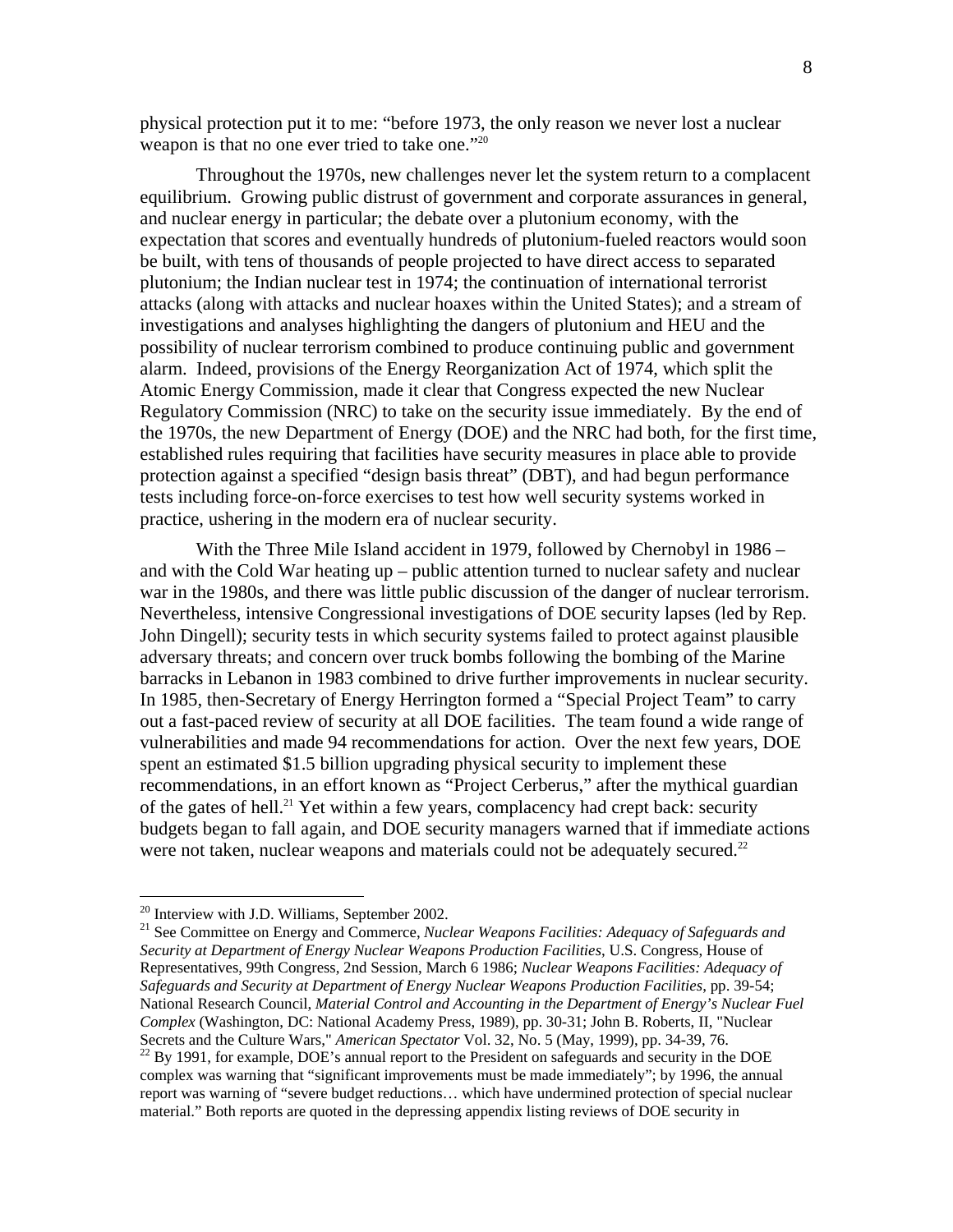The next really dramatic puncture in the equilibrium was the 9/11 attacks. DOE and NRC ratcheted up their nuclear security requirements, new security performance testing programs were put in place, and more – which brings us more or less to where we are today. Events such as the inadvertent flight of the six warheads across the country suggest that in some areas, complacency is back.

It is important to understand that each of these improvements was resisted. Both industrial firms and operators of government facilities complained that the old approaches were enough, that the new requirements were needlessly expensive and burdensome, and that the threats were overstated. They lobbied to weaken various proposed rules and procedures, and often succeeded. What is striking is that the degree of satisfaction with security measures already in place appears to be completely independent of what those security measures actually were; even when the AEC first required that transports of HEU and plutonium have at least a couple of armed guards, the industry complained that this was unnecessary and probably ineffective.<sup>23</sup> Nevertheless, over the years, the trend has been one of halting improvement in nuclear security over time, and industry has usually come eventually to accept and support the requirements.

The bad news in this story is that the richest and most powerful country on earth, with the most nuclear security experience, found achieving effective nuclear security to be an enormous challenge, which took decades to accomplish (and remains in some respects unfinished) – and that it often took dramatic incidents such as major losses of nuclear material or terrorist attacks to lead to change.

The good news in this story is that on several occasions, "incidents" that could be generated by policy – Congressional investigations, testing programs, analyses and reviews – were sufficient to lead to important improvements in nuclear security. We are not doomed to wait until catastrophe strikes before nuclear security improvements are made. But how can policy drive such change more effectively in the future – in the United States and elsewhere?

## *Overcoming Complacency*

For years, as this history was playing out within the United States, the U.S. government has been seeking to convince countries around the world to improve nuclear security, with varying degrees of success. Policy tools have included attempting to negotiate treaties, such as the Convention on the Physical Protection of Nuclear Materials and its 2005 amendment; seeking ever-more-specific IAEA nuclear security recommendations, such as the recent revision of Information Circular 225 (INFCIRC/225, the IAEA recommendation referenced in many nuclear supply agreements); pursuing technical cooperation to upgrade security (as in the Nunn-Lugar program and larger related efforts funded by the National Nuclear Security Administration); helping to consolidate dangerous nuclear stocks to fewer locations, for example by converting HEUfueled research reactors and removing their HEU; passing UN Security Council

President's Foreign Intelligence Advisory Board, *Science at Its Best, Security at Its Worst: A Report on Security Problems at the U.S. Department of Energy* (Washington D.C.: PFIAB, 1999); http://www.fas.org/sgp/library/pfiab/.

<sup>&</sup>lt;sup>23</sup> J. Samuel Walker, "Regulating against Nuclear Terrorism: The Domestic Safeguards Issue, 1970-1979," *Technology and Culture*, Vol. 42, No. 1 (January 2001).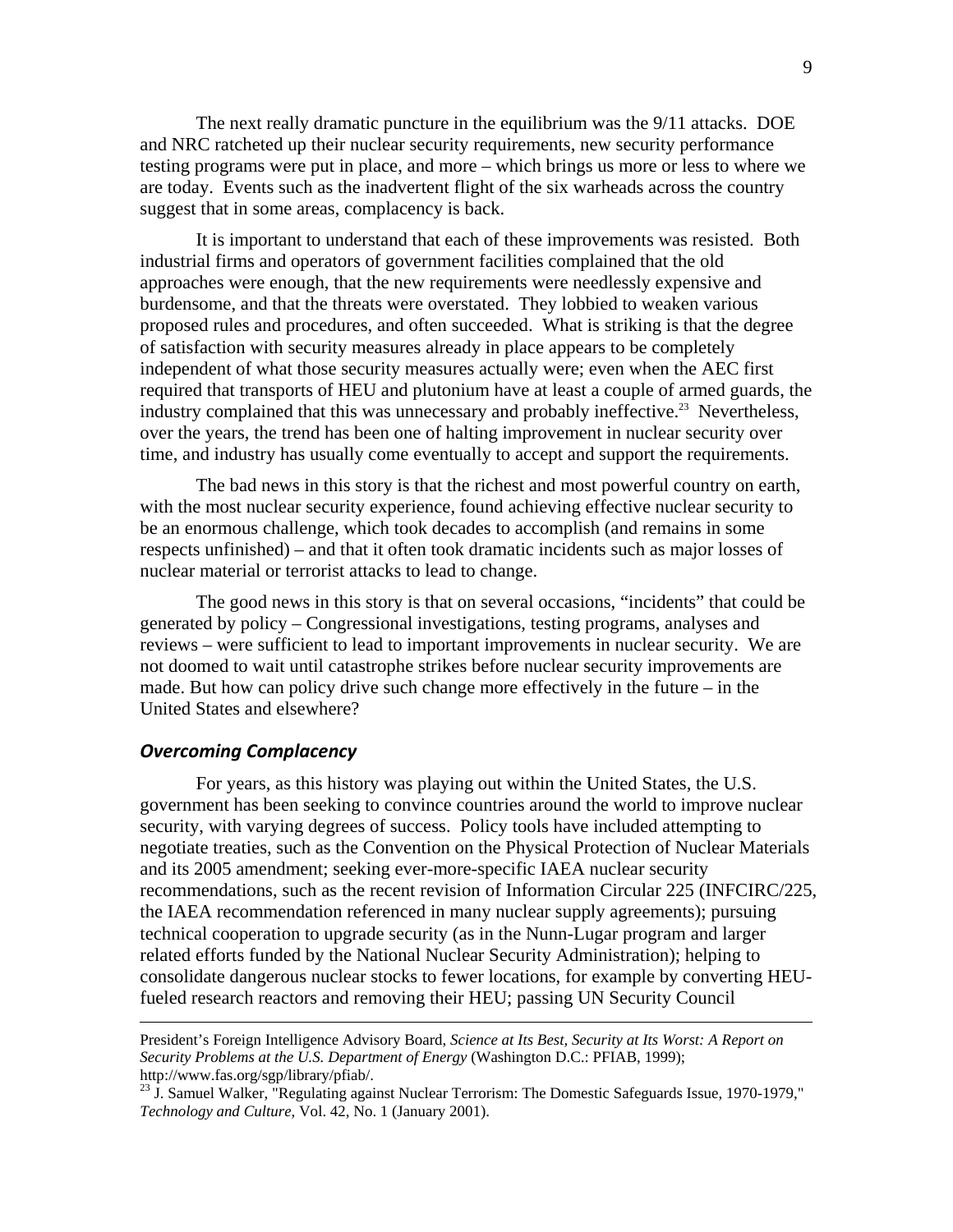resolutions, such as UNSCR 1540, which legally obligates all countries to provide "appropriate effective" security and accounting for whatever stockpiles they may have; and, most recently, the nuclear security summit process, bringing dozens of heads of state together to commit to take action to improve nuclear security.<sup>24</sup>

What the United States has been seeking to do, in effect, is to accelerate this process of punctuated equilibrium, to convince countries to improve their nuclear security faster and more extensively than they otherwise would. While each of these efforts has had its value, I believe the time has come for the United States and other countries to take on the driving cause of weak nuclear security – complacency – more directly.

The fundamental key to success in improving nuclear security and preventing nuclear terrorism is to convince political leaders and nuclear managers around the world that nuclear terrorism is a real and urgent threat to *their* countries' security, worthy of a substantial investment of their time and money, and that improvements on their part are necessary to reduce the risk—something many of them do *not* believe today. If they come to feel that sense of urgency, they will be likely to take the needed actions to prevent nuclear terrorism; if they remain complacent, they will not. Some of the critical work of building this sense of urgency is already being done; the nuclear security summit, I believe, did make some inroads in convincing some policymakers that the threat of nuclear terrorism was real, as has the Global Initiative to Combat Nuclear Terrorism. But much more needs to be done, if President Obama's objective of ensuring effective security for all vulnerable nuclear weapons and weapons-usable materials worldwide is to be achieved. There are three layers of complacency that must be overcome: (1) the belief that terrorists could not plausibly make a bomb; (2) the belief that nuclear security measures are already adequate, so that terrorists could not plausibly get the materials needed for a bomb; and (3) the belief that even if terrorists could get nuclear material and could make a crude bomb, it is the United States' problem, not a problem other countries need to worry about very much.

President Obama should work with other countries to take several steps to overcome this complacency and build the needed sense of urgency and commitment, including:25

**Joint threat briefings and assessments.** Upcoming summits and other high-level meetings with key countries should include detailed briefings for both leaders on the nuclear terrorism threat, given jointly by U.S. experts and experts from the country concerned. These would outline both the very real possibility that terrorists could get nuclear material and make a nuclear bomb, the global economic and political effects of a terrorist nuclear attack, and steps that could be taken to reduce the risk. U.S. briefings for U.S. and Russian officials highlighting intelligence on continuing nuclear security vulnerabilities were a critical part of putting together the Bush-Putin Bratislava nuclear security initiative. With some key countries, the United States should seek agreement to

 $24$  For a summary of these various elements of the international regime, and what has been accomplished in improving nuclear security, see Matthew Bunn, *Securing the Bomb 2010: Securing All Nuclear Materials in Four Years* (Cambridge, MA: Project on Managing the Atom, Harvard University, and Nuclear Threat Initiative 2010); http://www.nti.org/securingthebomb.

<sup>25</sup> The following section is drawn from Bunn, *Securing the Bomb 2010*.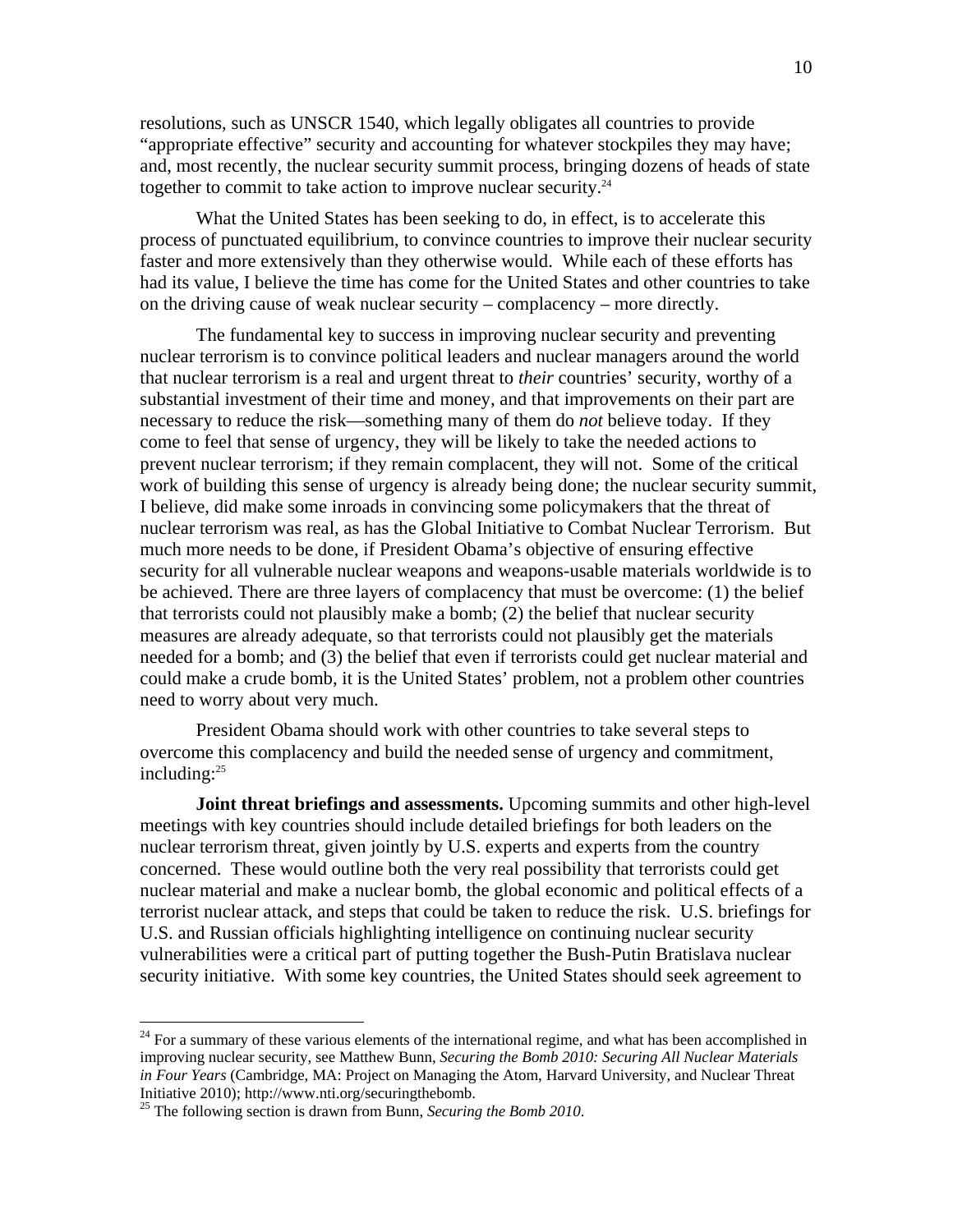draft joint assessments of the threat, following on the recent non-government U.S.- Russian assessment.26

**Intelligence-agency discussions.** In many countries, the political leadership gets much of its information about national security threats from its intelligence agencies. It is therefore extremely important to convince the intelligence agencies in key countries that nuclear terrorism is a serious and urgent threat—and that plausible actions, taken now, could reduce the risk substantially. During the second Bush term, DOE intelligence was actively working with foreign intelligence services to make this case, and to build cooperation against the threat. This effort should be renewed and expanded to include focused efforts by the Director of National Intelligence, the Central Intelligence Agency, and other U.S. intelligence agencies as well. $^{27}$ 

**The "Armageddon Test."** President Obama should direct U.S. intelligence possibly working in cooperation with agencies in other countries—to establish a small operational team that would seek to understand and penetrate the world of nuclear theft and smuggling. The team would be instructed to seek to acquire enough nuclear material for a bomb. If they succeeded, this would dramatically highlight the continuing threat, and potentially identify particular weak points and smuggling organizations requiring urgent action. If they failed, that would strongly suggest that terrorist operatives would likely fail as well, building confidence that measures to prevent nuclear terrorism were working.28

**Nuclear terrorism exercises.** Building on the exercise program that has begun in the Global Initiative to Combat Nuclear Terrorism, the United States and other leading countries should organize a series of exercises with senior policymakers from key states. These exercises should have scenarios focused on theft of nuclear material, the realistic possibility that terrorists could construct a crude nuclear bomb if they got enough HEU or plutonium, just how difficult it would be to stop them once they had the material, and how much *all* countries would be affected if a terrorist nuclear bomb went off.<sup>29</sup> Participating in a realistic exercise can reach officials emotionally in a way that briefings and policy memos cannot. A program of such exercises should become a central element of the Global Initiative.

**Fast-paced nuclear security reviews.** The United States and other leading countries should encourage leaders of key states to pick teams of security experts they

<sup>&</sup>lt;sup>26</sup> Matthew Bunn, Yuri Morozov, Rolf Mowatt-Larrsen, Simon Saradzhyan, William Tobey, Viktor I. Yesin, and Pavel S. Zolotarev, *The U.S.-Russia Joint Threat Assessment of Nuclear Terrorism.* (Cambridge, Mass.: Belfer Center for Science and International Affairs, Harvard Kennedy School and Institute for U.S. and Canadian Studies, June 2011).<br> $^{27}$  I am grateful to Rolf Mowatt-Larssen for discussions of this approach.

 $28$  This concept was originally developed by Rolf Mowatt-Larssen. Care would have to be taken to structure the effort in a way that avoided creating perceptions of a market for nuclear material that might contribute to additional nuclear thefts.

<sup>&</sup>lt;sup>29</sup> The model would be the "Black Dawn" exercise organized by the Center for Strategic and International Studies (and sponsored by the Nuclear Threat Initiative) for key NATO officials. For a description, see *Black Dawn: Scenario-Based Exercise* (Washington, D.C.: Center for Strategic and International Studies, 2004), available at http://www.csis.org/media/csis/pubs/040503\_blackdawn.pdf (accessed 25 February 2012).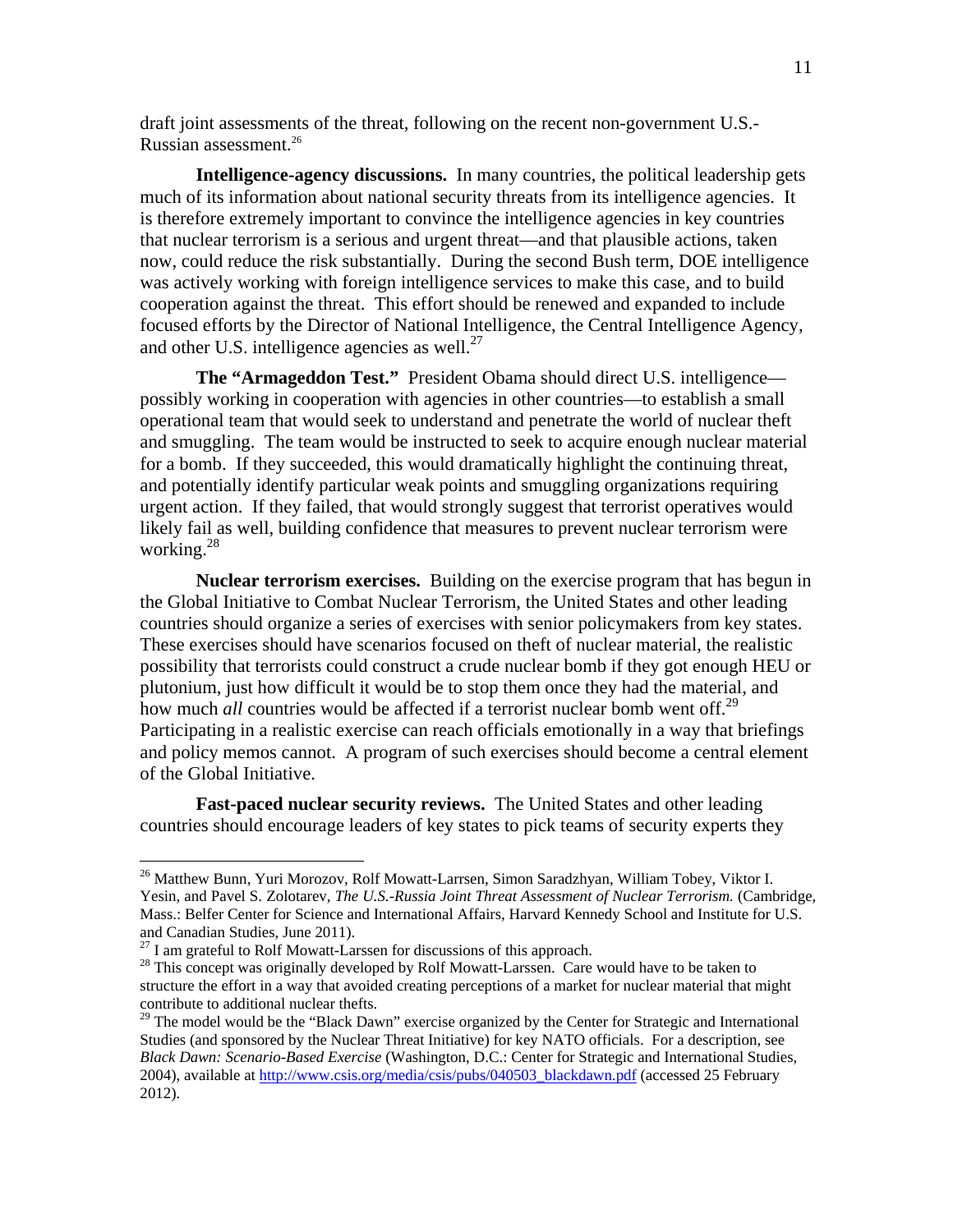trust to conduct fast-paced reviews of nuclear security in their countries, assessing whether facilities are adequately protected against a set of clearly-defined threats—such as a well-placed insider, or two teams of well-armed, well-trained attackers. (In the United States, such fast-paced reviews after major incidents such as 9/11 have often revealed a wide range of vulnerabilities that needed to be fixed.)

**Realistic testing of nuclear security performance.** The United States and other leading countries should work with key states around the world to implement programs to conduct realistic tests of nuclear security systems' ability to defeat either insiders or outsiders. (Failures in such tests can be powerful evidence to senior policymakers that nuclear security needs improvement.)

**Shared databases of threats and incidents.** The United States and other key countries should collaborate to create shared databases of unclassified information on actual security incidents (both at nuclear sites and at non-nuclear guarded facilities) that offer lessons for policymakers and facility managers to consider in deciding on nuclear security levels and particular threats to defend against. The World Institute for Nuclear Security (WINS) could be a forum for creating one version of such a threat-incident database. In the case of safety, rather than security, reactor operators report each safetyrelated incident to groups such as the Institute of Nuclear Power Operations (the U.S. branch of the World Association of Nuclear Operators), and these groups analyze the incidents and distribute lessons learned about how to prevent similar incidents in the future to each member facility—and then carry out peer reviews to assess how well each facility has implemented the lessons learned.<sup>30</sup>

## *The Path From Here*

1

There is a great deal to be done to ensure effective and lasting security and accounting are in place for all nuclear warheads and weapons-usable nuclear materials around the world. While much can still be accomplished during the four-year effort, we must begin to focus on what happens beyond – for nuclear security, like nuclear safety, will require constant vigilance, and a focus on continual improvement, as long as nuclear weapons and weapons-usable materials continue to exist.

The papers at this workshop have made a valuable contribution to understanding how states have handled these matters in decades past. But there is much yet to be done to understand the history of nuclear security. To find the most effective policies to strengthen nuclear security worldwide, we need to know:

- Why have different countries made very different decisions about what nuclear security and accounting rules to put in place?
- What factors have led countries to change their nuclear security and accounting practices?
- What factors have been the most important obstacles to, and constraints on, such changes?

<sup>&</sup>lt;sup>30</sup> See Joseph V. Rees, *Hostages of Each Other: The Transformation of Nuclear Safety since Three Mile Island* (Chicago: University of Chicago Press, 1994).